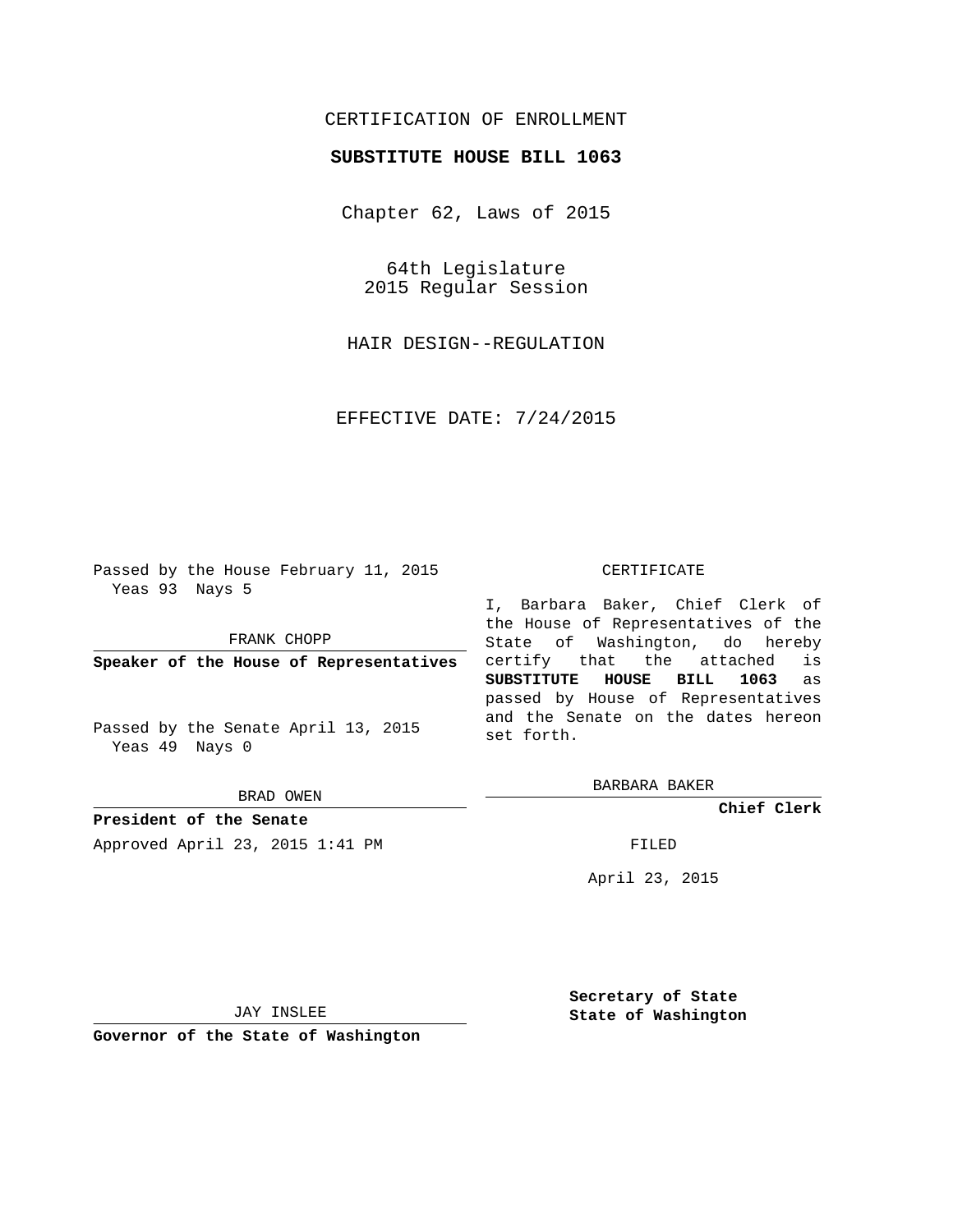## **SUBSTITUTE HOUSE BILL 1063**

Passed Legislature - 2015 Regular Session

**State of Washington 64th Legislature 2015 Regular Session**

**By** House Business & Financial Services (originally sponsored by Representatives Kirby, Blake, and Ryu)

READ FIRST TIME 01/23/15.

 AN ACT Relating to cosmetology, hair design, barbering, esthetics, and manicuring; amending RCW 18.16.030, 18.16.050, 18.16.060, 18.16.130, 18.16.170, 18.16.175, 18.16.180, 18.16.190, 18.16.200, 18.16.290, 18.16.900, and 18.16.010; and reenacting and 5 amending RCW 18.16.020.

6 BE IT ENACTED BY THE LEGISLATURE OF THE STATE OF WASHINGTON:

7 **Sec. 1.** RCW 18.16.020 and 2013 c 187 s 1 are each reenacted and 8 amended to read as follows:

9 As used in this chapter, the following terms have the meanings 10 indicated unless the context clearly requires otherwise:

11 (1) "Apprentice" means a person who is engaged in a state-12 approved apprenticeship program and who must receive a wage or 13 compensation while engaged in the program.

 (2) "Apprentice monthly report" means the apprentice record of daily activities and the number of hours completed in each course of a curriculum that is prepared monthly by the approved apprenticeship program and provided to the apprentice, audited annually by the department, and kept on file by the approved apprenticeship program 19 for three years.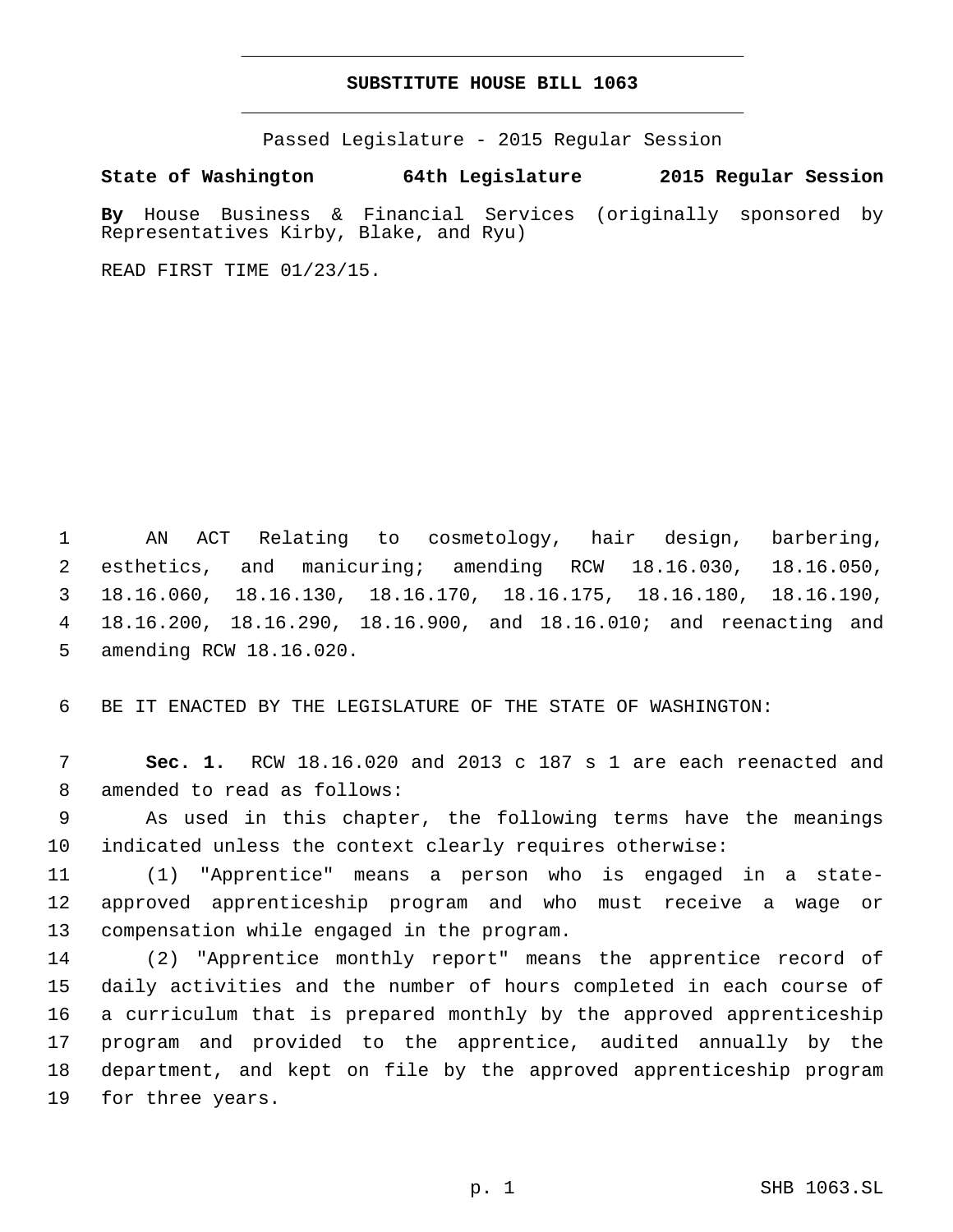(3) "Apprentice trainer" means a person who gives training to an apprentice in an approved apprenticeship program and who is approved under RCW 18.16.280.3

 (4) "Apprenticeship program" means a state-approved apprenticeship program pursuant to chapter 49.04 RCW and approved under RCW 18.16.280 for the training of cosmetology, hair design, barbering, esthetics, master esthetics, and manicuring.

 (5) "Apprenticeship training committee" means a committee approved by the Washington apprenticeship and training council 10 established in chapter 49.04 RCW.

 (6) "Approved apprenticeship shop" means a salon/shop that has been approved under RCW 18.16.280 and chapter 49.04 RCW to 13 participate in an apprenticeship program.

14 (7) "Approved security" means surety bond.

 (8) "Barber" means a person licensed under this chapter to engage 16 in the practice of barbering.

 (9) "Board" means the cosmetology, hair design, barbering, 18 esthetics, and manicuring advisory board.

 (10) "Cosmetologist" means a person licensed under this chapter 20 to engage in the practice of cosmetology.

 (11) "Crossover training" means training approved by the director as training hours that may be credited to current licensees for similar training received in another profession licensed under this 24 chapter.

 (12) "Curriculum" means the courses of study taught at a school, (( $\Theta$ )) online training by a school, in an approved apprenticeship program established by the Washington state apprenticeship and 28 training council and conducted in an approved salon/shop, or online training by an approved apprenticeship program, set by rule under this chapter, and approved by the department. After consulting with the board, the director may set by rule a percentage of hours in a curriculum, up to a maximum of ten percent, that could include hours a student receives while training in a salon/shop under a contract approved by the department. Each curriculum must include at least the 35 following required hours:

- (a) School curriculum:36
- (i) Cosmetologist, one thousand six hundred hours;
- (ii) Hair design, one thousand four hundred hours;
- 39 (iii) Barber, one thousand hours;
- 40  $((\{\text{iii}\})\)$  (iv) Manicurist, six hundred hours;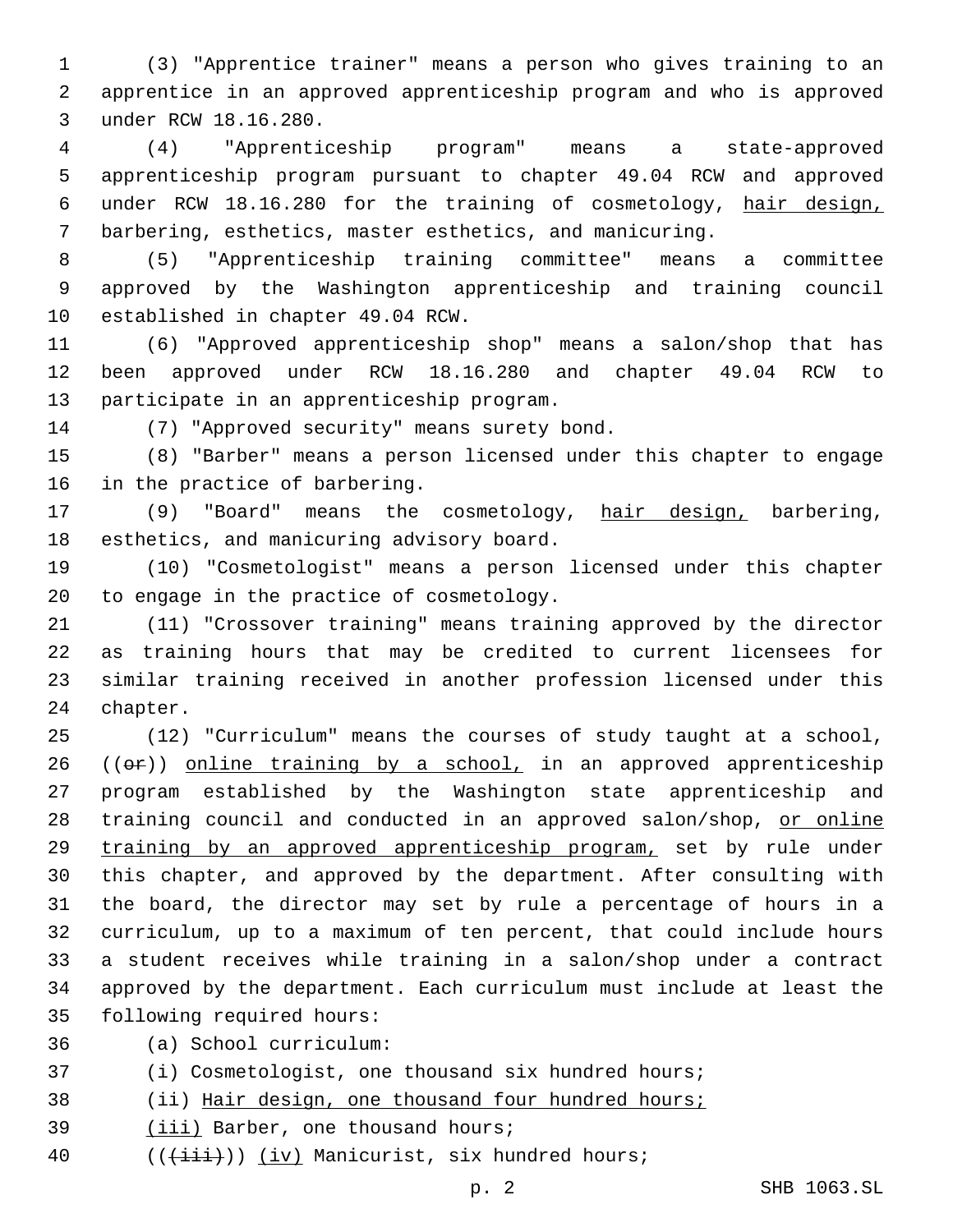| $\mathbf 1$  | $((+iv))$ (v) Esthetician, seven hundred fifty hours;                            |
|--------------|----------------------------------------------------------------------------------|
| 2            | $((\{v\})$ (vi) Master esthetician either:                                       |
| $\mathbf{3}$ | (A) One thousand two hundred hours; or                                           |
| 4            | Esthetician licensure plus four hundred fifty hours<br>оf<br>(B)                 |
| 5            | training;                                                                        |
| 6            | Instructor-trainee, five hundred hours, except that an<br>(vi)                   |
| 7            | instructor-trainee may submit documentation that provides evidence of            |
| 8            | experience as a licensed cosmetologist, hair designer, barber,                   |
| 9            | manicurist, esthetician, or master esthetician for competency                    |
| 10           | evaluation toward credit of not more than three hundred hours of                 |
| 11           | instructor training.                                                             |
| 12           | (b) Apprentice training curriculum:                                              |
| 13           | (i) Cosmetologist, two thousand hours;                                           |
| 14           | (ii) Hair design, one thousand seven hundred fifty hours;                        |
| 15           | (iii) Barber, one thousand two hundred hours;                                    |
| 16           | $((+iii))$ (iv) Manicurist, eight hundred hours;                                 |
| 17           | $((+iv))$ (v) Esthetician, eight hundred hours;                                  |
| 18           | $((\langle v\rangle))$ (vi) Master esthetician, one thousand four hundred hours. |
| 19           | (13) "Department" means the department of licensing.                             |
| 20           | (14) "Director" means the director of the department of licensing                |
| 21           | or the director's designee.                                                      |
| 22           | (15) "Esthetician" means a person licensed under this chapter to                 |
| 23           | engage in the practice of esthetics.                                             |
| 24           | (16) "Hair design" means the practice of arranging, dressing,                    |
| 25           | cutting, trimming, styling, shampooing, permanent waving, chemical               |
| 26           | relaxing, straightening, curling, bleaching, lightening, coloring,               |
| 27           | mustache and beard design, and superficial skin stimulation of the               |
| 28           | scalp.                                                                           |
| 29           | (17) "Hair designer" means a person licensed under this chapter                  |
| 30           | to engage in the practice of hair design.                                        |
| 31           | (18) "Individual license" means a cosmetology, hair design,                      |
| 32           | barber, manicurist, esthetician, master esthetician, or instructor               |
| 33           | license issued under this chapter.                                               |
| 34           | $((+17))$ (19) "Instructor" means a person who gives instruction                 |
| 35           | in a school, or who provides classroom theory training to apprentices            |
| 36           | in locations other than in a school, in a curriculum in which he or              |
| 37           | she holds a license under this chapter, has completed at least five              |
| 38           | hundred hours of instruction in teaching techniques and lesson                   |
| 39           | planning in a school, or who has documented experience as an                     |
| 40           | instructor for more than five hundred hours in another state in the              |
|              | SHB 1063.SL<br>p. 3                                                              |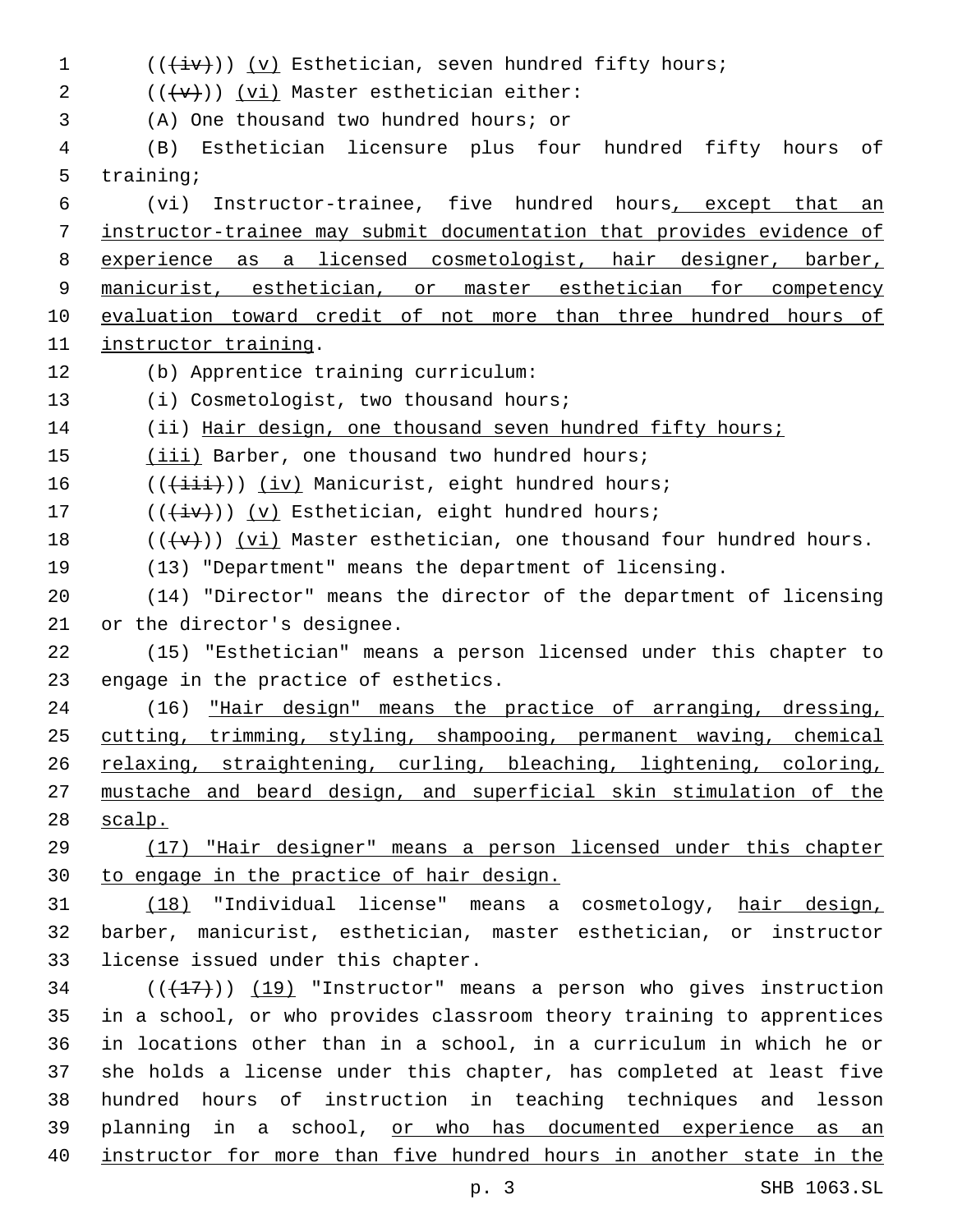curriculum of study, and has passed a licensing examination approved or administered by the director. An applicant who holds a degree in education from an accredited postsecondary institution shall upon application be licensed as an instructor to give instruction in a school, or to provide classroom theory training to apprentices in locations other than in a school, in a curriculum in which he or she holds a license under this chapter. An applicant who holds an instructional credential from an accredited community or technical college and who has passed a licensing examination approved or administered by the director shall upon application be licensed as an instructor to give instruction in a school, or to provide classroom theory training to apprentices in locations other than in a school, in a curriculum in which he or she holds a license under this chapter. To be approved as an "instructor" in an approved apprenticeship program, the instructor must be a competent instructor as defined in rules adopted under chapter 49.04 RCW.

17 (( $(18)$ )) (20) "Instructor-trainee" means a person who is 18 currently licensed in this state as a cosmetologist, hair designer, barber, manicurist, esthetician, or master esthetician, and is enrolled in an instructor-trainee curriculum in a school licensed 21 under this chapter.

 $((+19))$  (21) "Location license" means a license issued under this chapter for a salon/shop, school, personal services, or mobile 24 unit.

25 (( $(20)$ )) (22) "Manicurist" means a person licensed under this 26 chapter to engage in the practice of manicuring.

 ( $(\frac{21}{2})$ ) (23) "Master esthetician" means a person licensed under this chapter to engage in the practice of master esthetics.

 $(1 + 22)$  ( $(24)$  "Mobile unit" is a location license under this chapter where the practice of cosmetology, barbering, esthetics, master esthetics, or manicuring is conducted in a mobile structure. Mobile units must conform to the health and safety standards set by 33 rule under this chapter.

 (((23))) (25) "Online training" means theory training provided online, by a school licensed under this chapter or an approved apprenticeship program established by the Washington state apprenticeship and training council, in the areas of cosmetology, hair design, master esthetics, manicuring, barbering, esthetics, and instructor-training.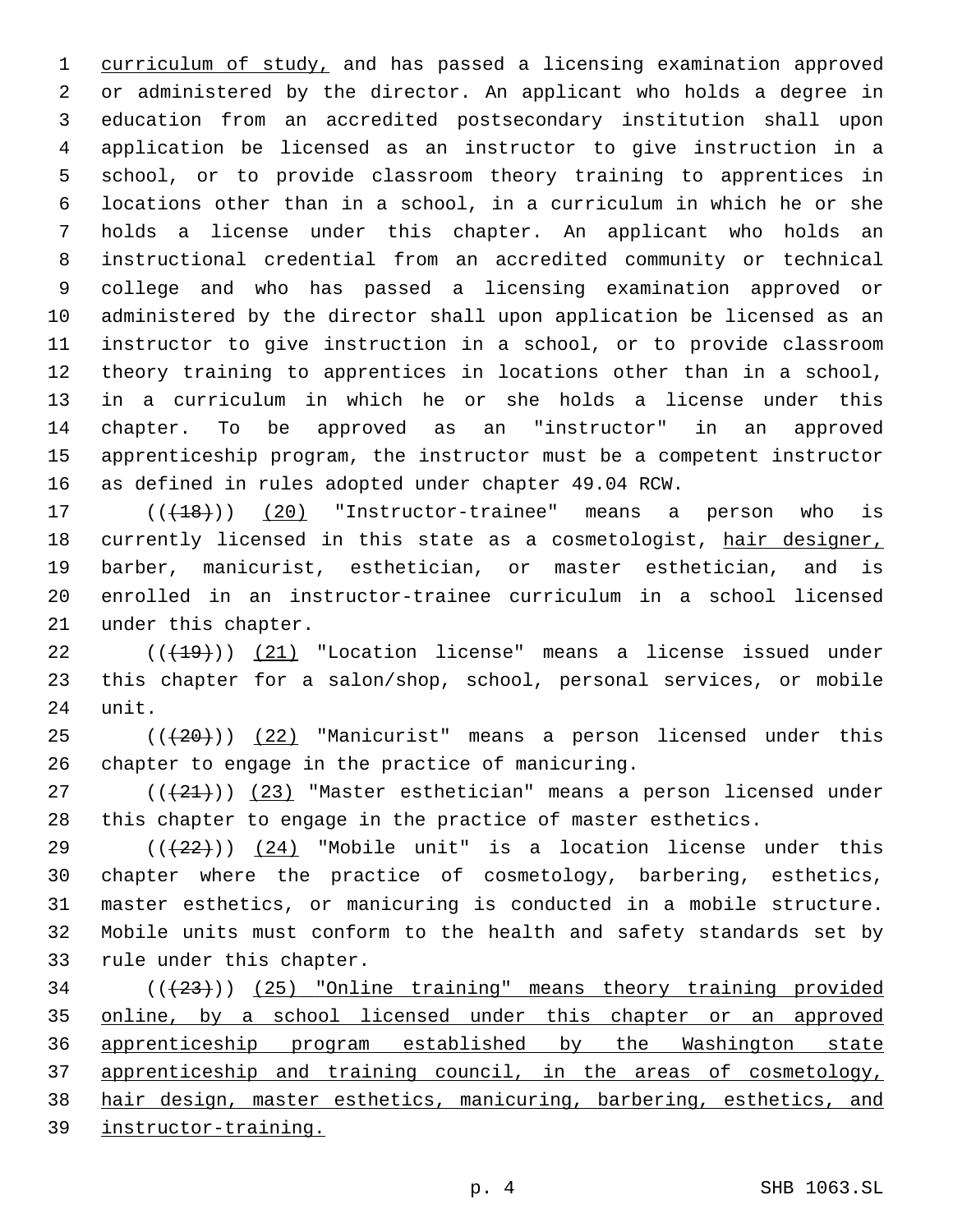(26) "Person" means any individual, partnership, professional service corporation, joint stock association, joint venture, or any other entity authorized to do business in this state.

 (((24))) (27) "Personal services" means a location licensed under 5 this chapter where the practice of cosmetology, hair design, barbering, manicuring, esthetics, or master esthetics is performed for clients in the client's home, office, or other location that is 8 convenient for the client.

9  $((+25+))$   $(28)$  "((The)) Practice of barbering" means the cutting, trimming, arranging, dressing, curling, shampooing, shaving, and mustache and beard design of the hair of the face, neck, and scalp.

 $((+26))$   $(29)$  "((The)) Practice of cosmetology" means arranging, dressing, cutting, trimming, styling, shampooing, permanent waving, chemical relaxing, straightening, curling, bleaching, lightening, coloring, waxing, tweezing, shaving, and mustache and beard design of 16 the hair of the face, neck, and scalp; temporary removal of superfluous hair by use of depilatories, waxing, or tweezing; manicuring and pedicuring, limited to cleaning, shaping, polishing, decorating, and caring for and treatment of the cuticles and nails of the hands and feet, excluding the application and removal of sculptured or otherwise artificial nails; esthetics limited to toning the skin of the scalp, stimulating the skin of the body by the use of preparations, tonics, lotions, or creams; and tinting eyelashes and 24 eyebrows.

 $((+27))$   $(30)$  "Practice of esthetics" means the care of the skin for compensation by application, use of preparations, antiseptics, tonics, essential oils, exfoliants, superficial and light peels, or by any device, except laser, or equipment, electrical or otherwise, or by wraps, compresses, cleansing, conditioning, stimulation, superficial skin stimulation, pore extraction, or product application and removal; temporary removal of superfluous hair by means of lotions, creams, appliance, waxing, threading, tweezing, or depilatories, including chemical means; and application of product to the eyelashes and eyebrows, including extensions, design and treatment, tinting and lightening of the hair, excluding the scalp. Under no circumstances does the practice of esthetics include the 37 administration of injections.

  $((+28))$   $(31)$  "Practice of manicuring" means the cleaning, shaping, polishing, decorating, and caring for and treatment of the cuticles and the nails of the hands or feet, and the application and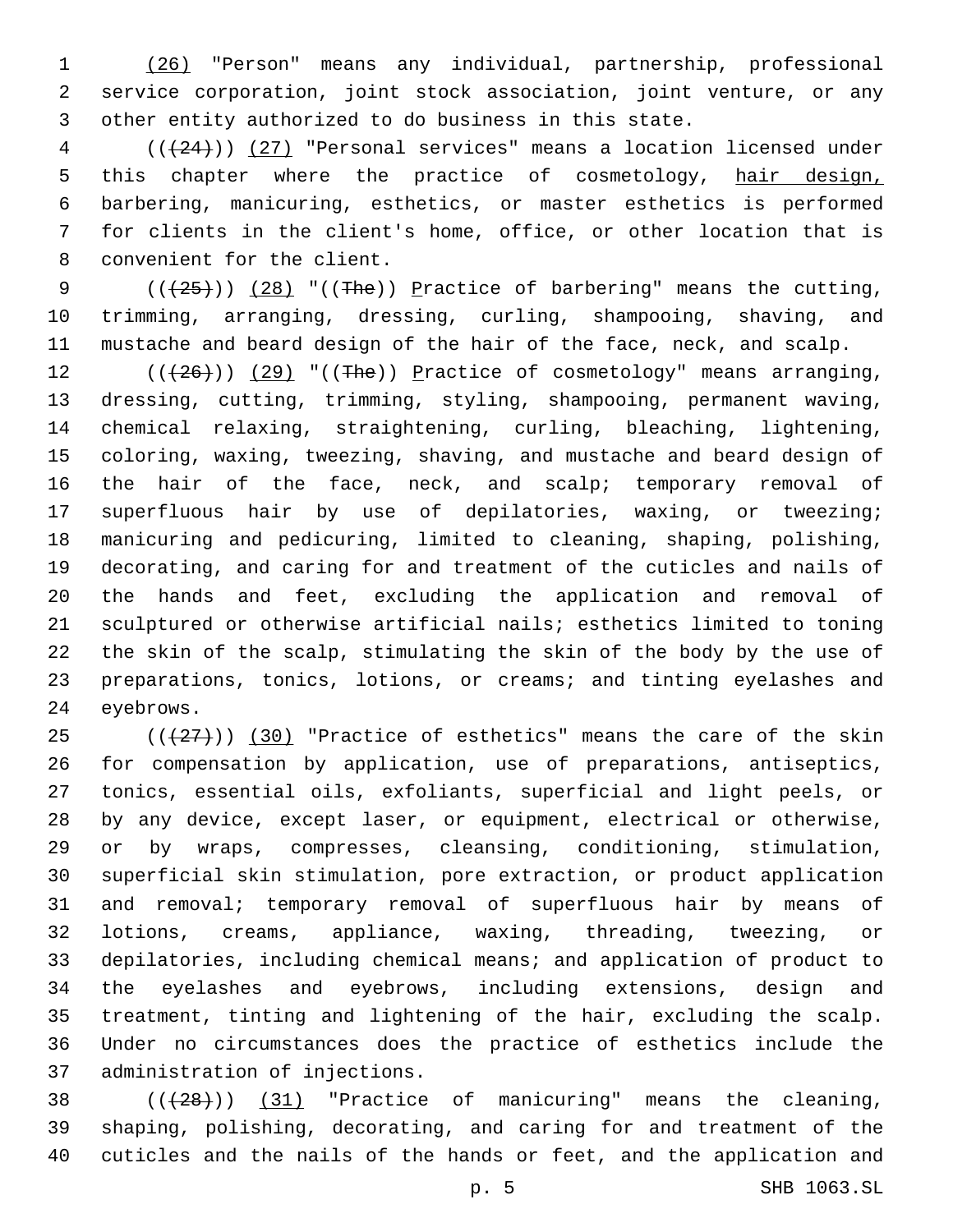removal of sculptured or otherwise artificial nails by hand or with 2 mechanical or electrical apparatus or appliances.

 (((29))) (32) "Practice of master esthetics" means the care of the skin for compensation including all of the methods allowed in the definition of the practice of esthetics. It also includes the performance of medium depth peels and the use of medical devices for care of the skin and permanent hair reduction. The medical devices include, but are not limited to, lasers, light, radio frequency, plasma, intense pulsed light, and ultrasound. The use of a medical device must comply with state law and rules, including any laws or rules that require delegation or supervision by a licensed health professional acting within the scope of practice of that health 13 profession.

14 (( $(30)$ ) (33) "Salon/shop" means any building, structure, or any part thereof, other than a school, where the commercial practice of 16 cosmetology, barbering, hair design, esthetics, master esthetics, or manicuring is conducted; provided that any person, except employees of a salon/shop, who operates from a salon/shop is required to meet all salon/shop licensing requirements and may participate in the apprenticeship program when certified as established by the Washington state apprenticeship and training council established in 22 chapter 49.04 RCW.

23 (( $(34)$  'School" means any establishment that offers 24 curriculum of instruction in the practice of cosmetology, hair 25 design, barbering, esthetics, master esthetics, manicuring, or instructor-trainee to students and is licensed under this chapter.

27 (( $+32$ ))) (35) "Student" means a person sixteen years of age or older who is enrolled in a school licensed under this chapter and receives instruction in any of the curricula of cosmetology, barbering, hair design, esthetics, master esthetics, manicuring, or instructor-training with or without tuition, fee, or cost, and who 32 does not receive any wage or commission.

33 (((433))) (36) "Student monthly report" means the student record of daily activities and the number of hours completed in each course of a curriculum that is prepared monthly by the school and provided to the student, audited annually by the department, and kept on file 37 by the school for three years.

 **Sec. 2.** RCW 18.16.030 and 2013 c 187 s 2 are each amended to read as follows:39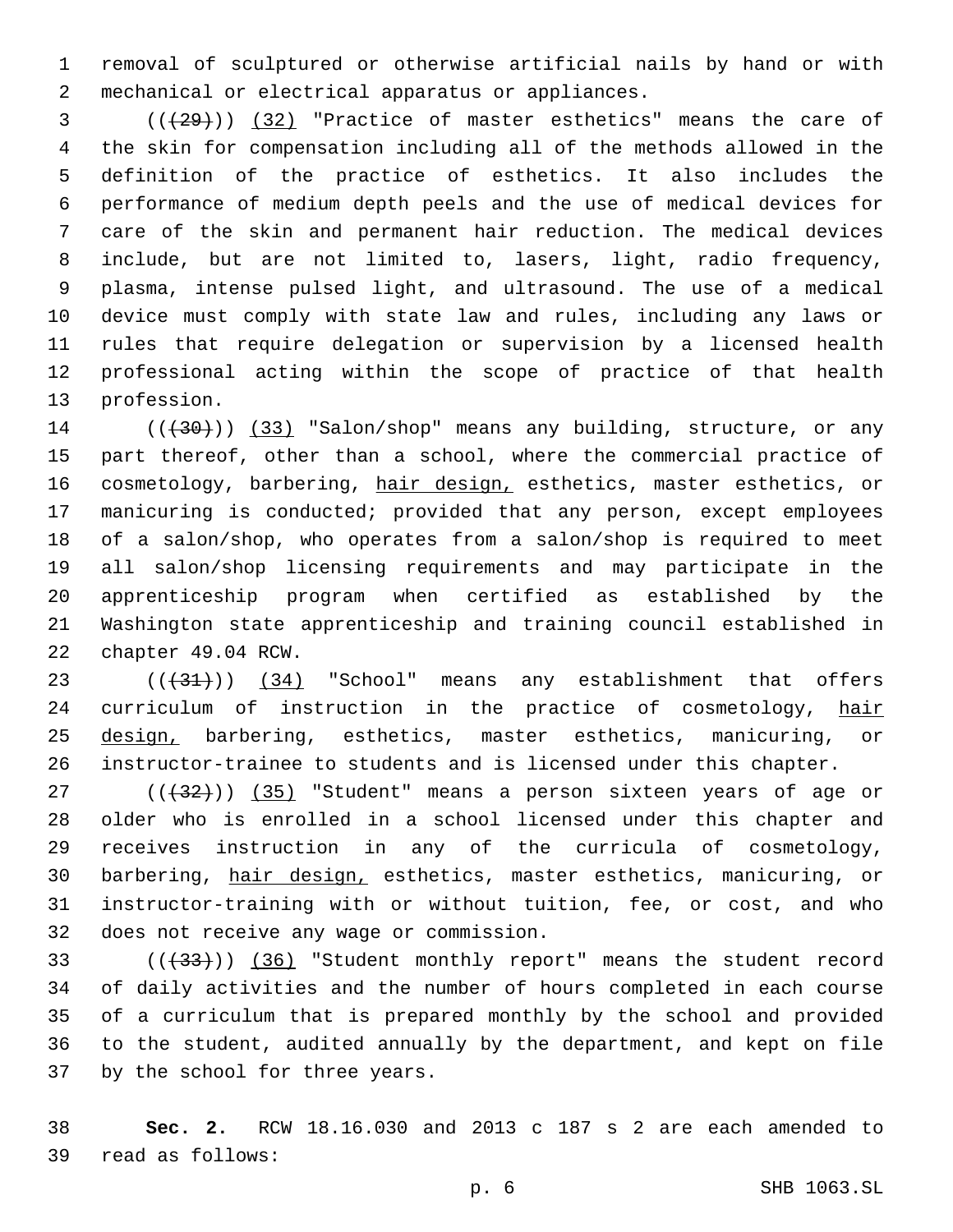In addition to any other duties imposed by law, including RCW 18.235.030 and 18.235.040, the director shall have the following 3 powers and duties:

 (1) To set all license, examination, and renewal fees in 5 accordance with RCW 43.24.086;

(2) To adopt rules necessary to implement this chapter;

 (3) To prepare and administer or approve the preparation and 8 administration of licensing examinations;

 (4) To establish minimum safety and sanitation standards for 10 schools, instructors, cosmetologists, barbers, hair designers, manicurists, estheticians, master estheticians, salons/shops, 12 personal services, and mobile units;

 (5) To establish curricula for the training of students and 14 apprentices under this chapter;

 (6) To maintain the official department record of applicants and 16 licensees;

 (7) To establish by rule the procedures for an appeal of an 18 examination failure;

 (8) To set license expiration dates and renewal periods for all 20 licenses consistent with this chapter;

 (9) To ensure that all informational notices produced and mailed by the department regarding statutory and regulatory changes affecting any particular class of licensees are mailed to each licensee in good standing or on inactive status in the affected class whose mailing address on record with the department has not resulted in mail being returned as undeliverable for any reason; and

 (10) To make information available to the department of revenue to assist in collecting taxes from persons required to be licensed 29 under this chapter.

 **Sec. 3.** RCW 18.16.050 and 2013 c 187 s 3 are each amended to 31 read as follows:

 (1) There is created a state cosmetology, hair design, barbering, esthetics, and manicuring advisory board consisting of a maximum of ten members appointed by the director. These members of the board shall include: A representative of private schools licensed under this chapter; a representative from an approved apprenticeship program conducted in an approved salon/shop; a representative of public vocational technical schools licensed under this chapter; a 39 consumer who is unaffiliated with the cosmetology, hair design,

p. 7 SHB 1063.SL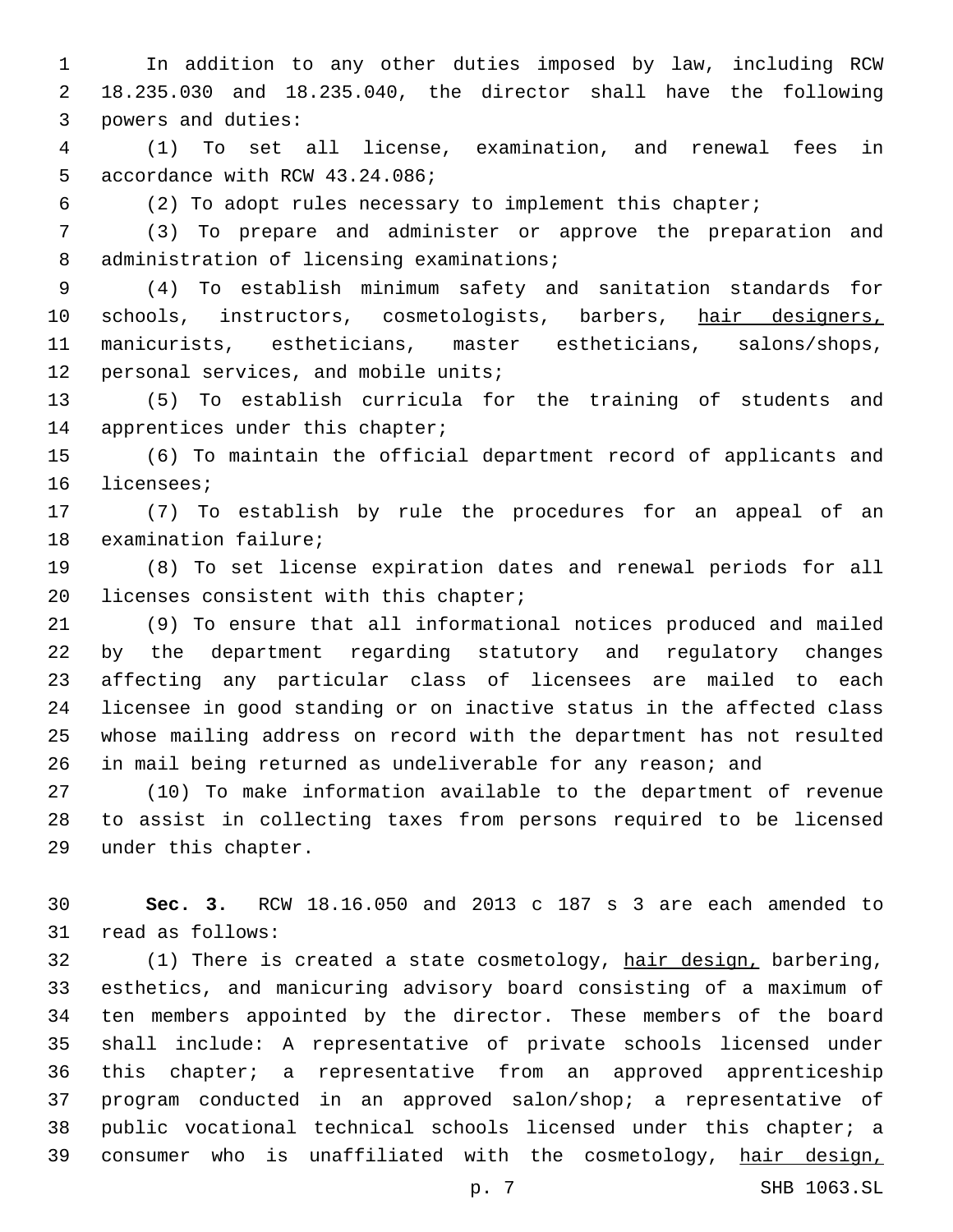barbering, esthetics, master esthetics, or manicuring industry; and six members who are currently practicing licensees who have been engaged in the practice of manicuring, esthetics, master esthetics, 4 barbering, hair design, or cosmetology for at least three years. Members shall serve a term of three years. Any board member may be removed for just cause. The director may appoint a new member to fill any vacancy on the board for the remainder of the unexpired term.

 (2) Board members shall be entitled to compensation pursuant to RCW 43.03.240 for each day spent conducting official business and to reimbursement for travel expenses as provided by RCW 43.03.050 and 11 43.03.060.

 (3) The board may seek the advice and input of officials from the following state agencies: (a) The workforce training and education coordinating board; (b) the employment security department; (c) the department of labor and industries; (d) the department of health; (e) 16 the department of licensing; and (f) the department of revenue.

 **Sec. 4.** RCW 18.16.060 and 2013 c 187 s 4 are each amended to 18 read as follows:

 (1) It is unlawful for any person to engage in a practice listed in subsection (2) of this section unless the person has a license in good standing as required by this chapter. A license issued under this chapter shall be considered to be "in good standing" except 23 when:

 (a) The license has expired or has been canceled and has not been 25 renewed in accordance with RCW 18.16.110;

 (b) The license has been denied, revoked, or suspended under RCW 18.16.210, 18.16.230, or 18.16.240, and has not been reinstated;

 (c) The license is held by a person who has not fully complied with an order of the director issued under RCW 18.16.210 requiring the licensee to pay restitution or a fine, or to acquire additional 31 training; or

 (d) The license has been placed on inactive status at the request of the licensee, and has not been reinstated in accordance with RCW  $18.16.110(3)$ .

 (2) The director may take action under RCW 18.235.150 and 18.235.160 against any person who does any of the following without first obtaining, and maintaining in good standing, the license 38 required by this chapter: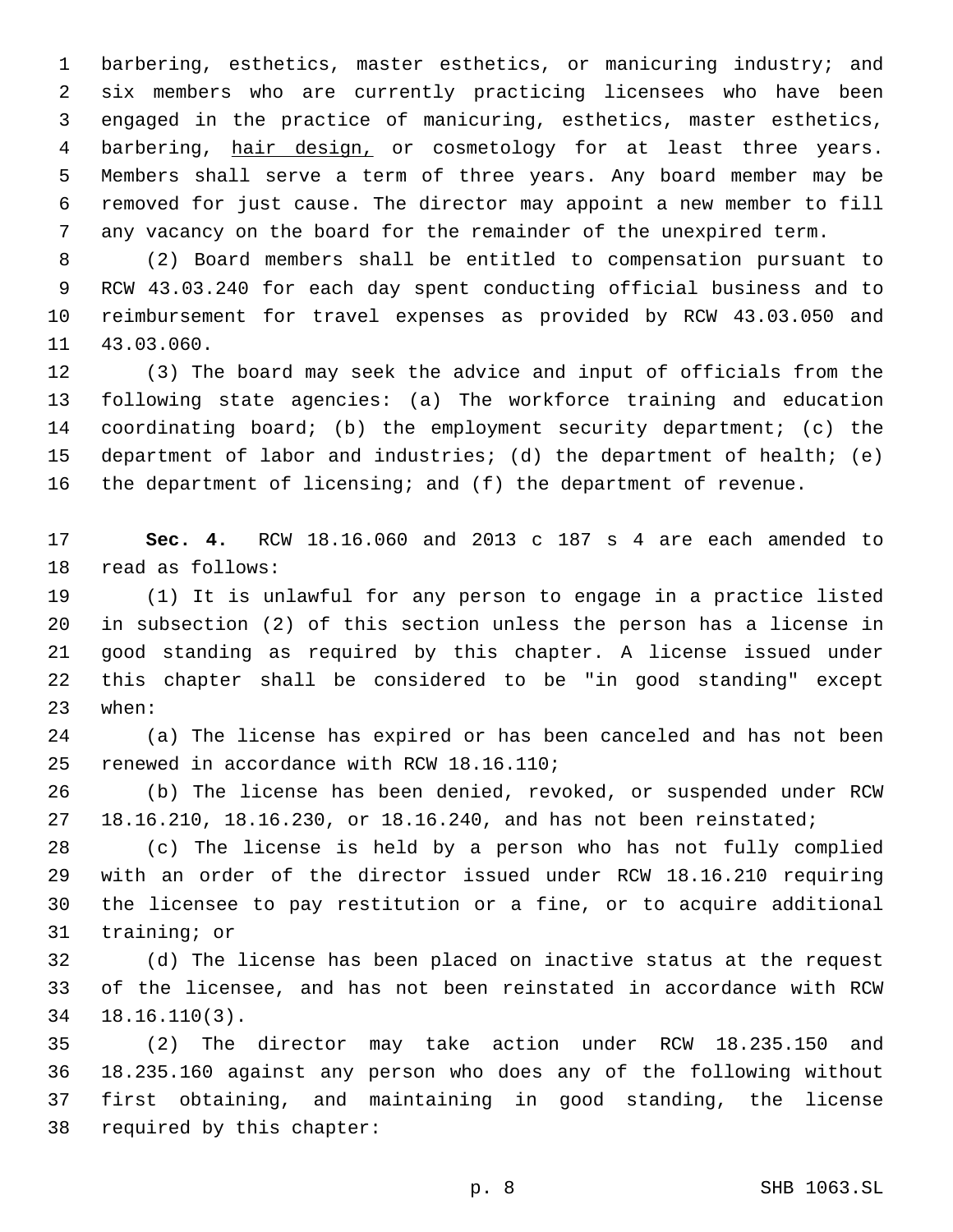(a) Except as provided in subsections (3) and (4) of this 2 section, engages in the commercial practice of cosmetology, hair design, barbering, esthetics, master esthetics, or manicuring;

(b) Instructs in a school;4

5 (c) Operates a school; or

(d) Operates a salon/shop, personal services, or mobile unit.

 (3) A person who receives a license as an instructor may engage in the commercial practice for which he or she held a license when applying for the instructor license without also renewing the previously held license. However, a person licensed as an instructor whose license to engage in a commercial practice is not or at any time was not renewed may not engage in the commercial practice previously permitted under that license unless that person renews the 14 previously held license.

 (4) An apprentice actively enrolled in an apprenticeship program 16 for cosmetology, barbering, hair design, esthetics, master esthetics, or manicuring may engage in the commercial practice as required for 18 the apprenticeship program.

 **Sec. 5.** RCW 18.16.130 and 2013 c 187 s 5 are each amended to read as follows:20

 (1) Any person who is properly licensed in any state, territory, or possession of the United States, or foreign country shall be eligible for examination if the applicant submits the approved application and fee and provides proof to the director that he or she 25 is currently licensed in good standing as a cosmetologist, hair 26 designer, barber, manicurist, esthetician, master esthetician, instructor, or the equivalent in that jurisdiction. Upon passage of the required examinations the appropriate license will be issued.

 (2)(a) The director shall, upon passage of the required examinations, issue a license as master esthetician to an applicant who submits the approved application and fee and provides proof to the director that the applicant is currently licensed in good standing in esthetics in any state, territory, or possession of the United States, or foreign country and holds a diplomate of the comite international d'esthetique et de cosmetologie diploma, or an international therapy examination council diploma, or a certified credential awarded by the national coalition of estheticians, 38 manufacturers/distributors & associations.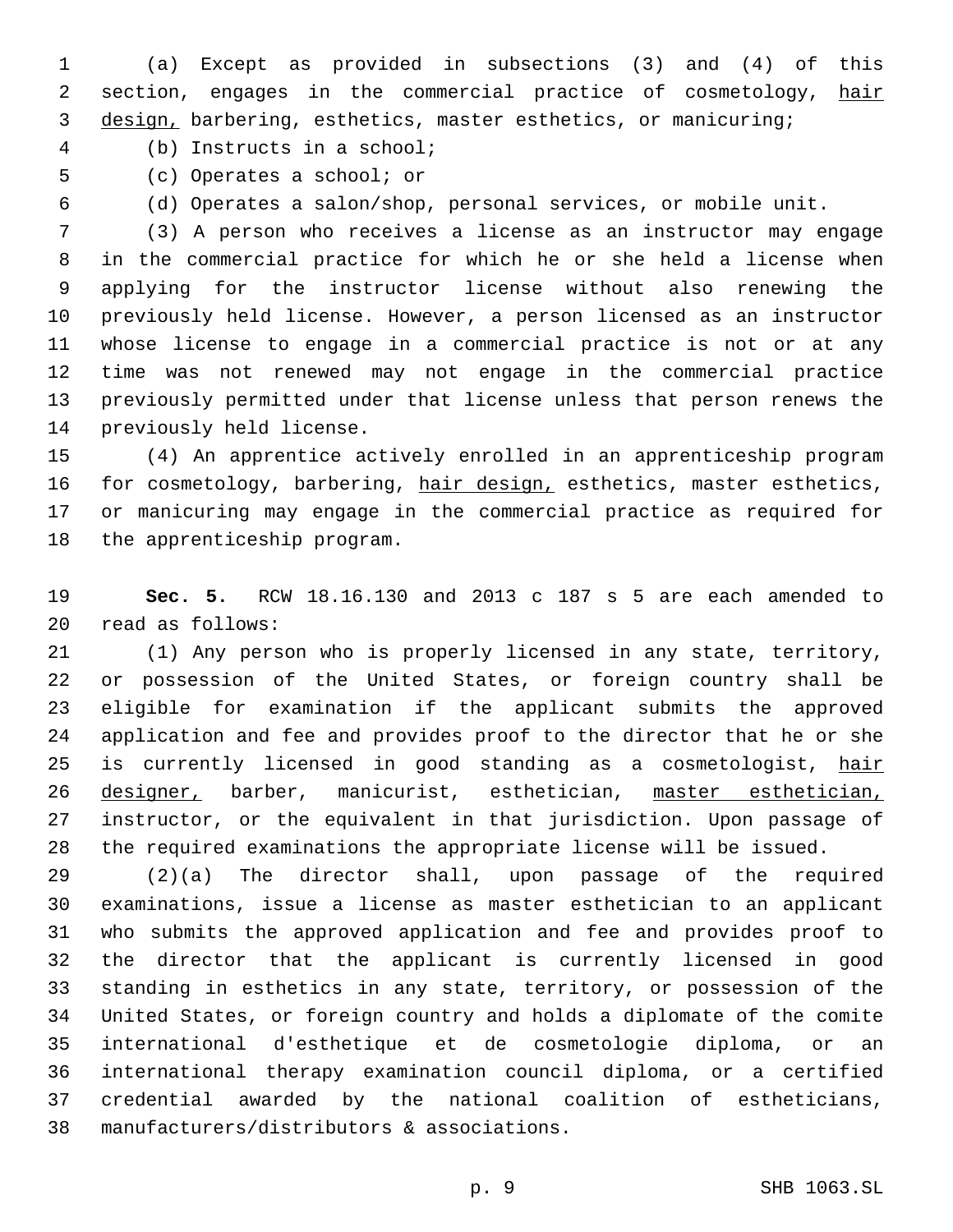(b) The director may upon passage of the required examinations, issue a master esthetician license to an applicant that is currently licensed in esthetics in any other state, territory, or possession of the United States, or foreign country and submits an approved application and fee and provides proof to the director that he or she is licensed in good standing and:6

 (i) The licensing state, territory, or possession of the United States, or foreign country has licensure requirements that the director determines are substantially equivalent to a master 10 esthetician license in this state; or

 (ii) The applicant has certification or a diploma or other credentials that the director determines has licensure requirements that are substantially equivalent to the degree listed in (a) of this 14 subsection.

 **Sec. 6.** RCW 18.16.170 and 2013 c 187 s 6 are each amended to 16 read as follows:

 (1) Subject to subsection (2) of this section, licenses issued 18 under this chapter expire as follows:

 (a) A salon/shop, personal services, or mobile unit license expires one year from issuance or when the insurance required by RCW  $18.16.175(1)(q)$  expires, whichever occurs first;

(b) A school license expires one year from issuance; and

 (c) Cosmetologist, hair designer, barber, manicurist, esthetician, master esthetician, and instructor licenses expire two 25 years from issuance.

 (2) The director may provide for expiration dates other than those set forth in subsection (1) of this section for the purpose of 28 establishing staggered renewal periods.

 **Sec. 7.** RCW 18.16.175 and 2013 c 187 s 7 are each amended to 30 read as follows:

 (1) A salon/shop or mobile unit shall meet the following minimum 32 requirements:

 (a) Maintain an outside entrance separate from any rooms used for 34 sleeping or residential purposes;

 (b) Provide and maintain for the use of its customers adequate toilet facilities located within or adjacent to the salon/shop or 37 mobile unit;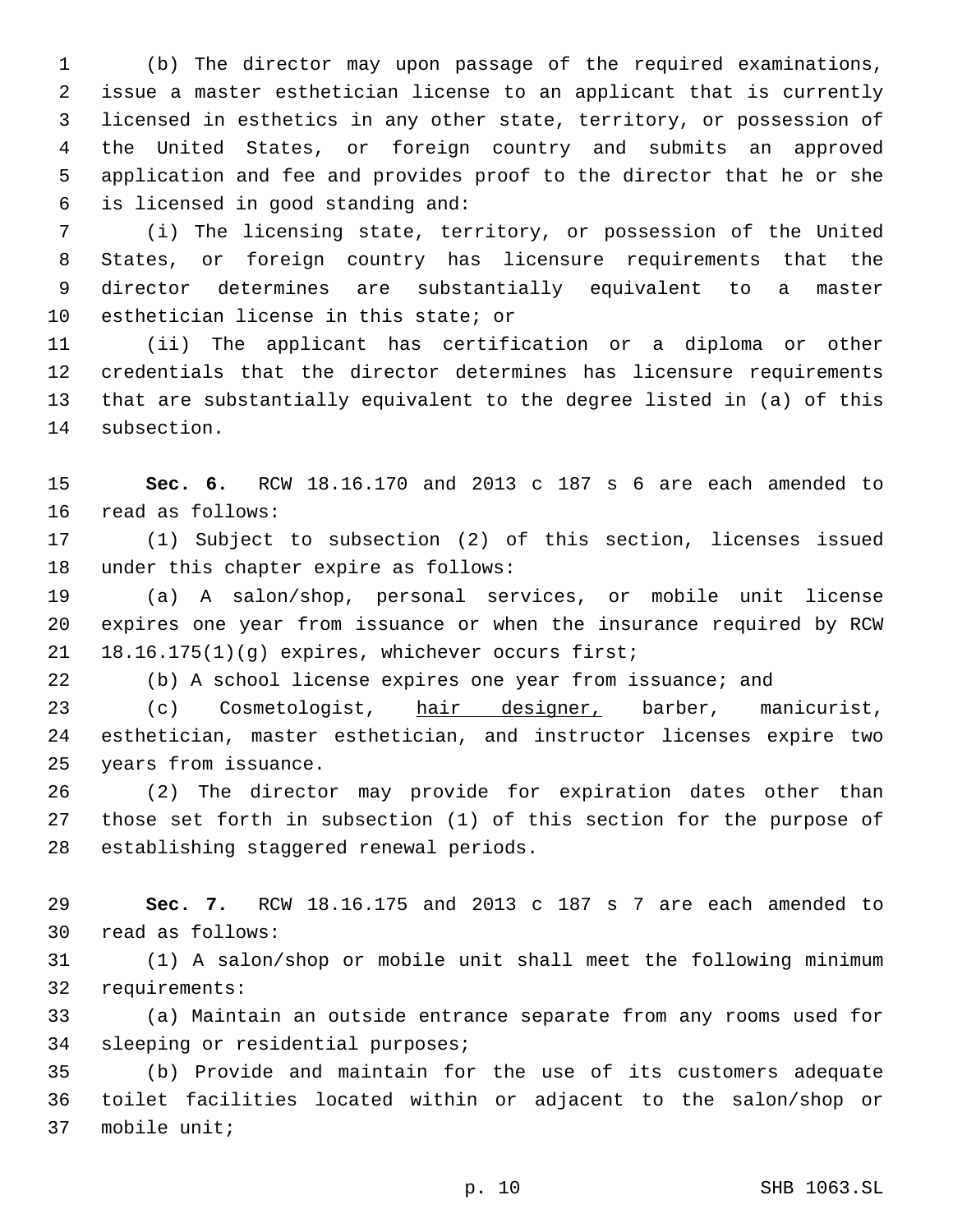(c) Any room used wholly or in part as a salon/shop or mobile unit shall not be used for residential purposes, except that toilet facilities may be used for both residential and business purposes;

 (d) Meet the zoning requirements of the county, city, or town, as 5 appropriate;

 (e) Provide for safe storage and labeling of chemicals used in 7 the practices under this chapter;

8 (f) Meet all applicable local and state fire codes; and

 (g) Certify that the salon/shop or mobile unit is covered by a public liability insurance policy in an amount not less than one hundred thousand dollars for combined bodily injury and property 12 damage liability.

 (2) The director may by rule determine other requirements that are necessary for safety and sanitation of salons/shops, personal services, or mobile units. The director may consult with the state board of health and the department of labor and industries in establishing minimum salon/shop, personal services, and mobile unit 18 safety requirements.

 (3) Personal services license holders shall certify coverage of a public liability insurance policy in an amount not less than one hundred thousand dollars for combined bodily injury and property 22 damage liability.

 (4) Upon receipt of a written complaint that a salon/shop or mobile unit has violated any provisions of this chapter, chapter 18.235 RCW, or the rules adopted under either chapter, or at least once every two years for an existing salon/shop or mobile unit, the director or the director's designee shall inspect each salon/shop or mobile unit. If the director determines that any salon/shop or mobile unit is not in compliance with this chapter, the director shall send written notice to the salon/shop or mobile unit. A salon/shop or mobile unit which fails to correct the conditions to the satisfaction of the director within a reasonable time shall, upon due notice, be subject to the penalties imposed by the director under RCW 18.235.110. The director may enter any salon/shop or mobile unit during business hours for the purpose of inspection. The director may contract with health authorities of local governments to conduct the 37 inspections under this subsection.

 (5) A salon/shop, personal services, or mobile unit shall obtain a certificate of registration from the department of revenue.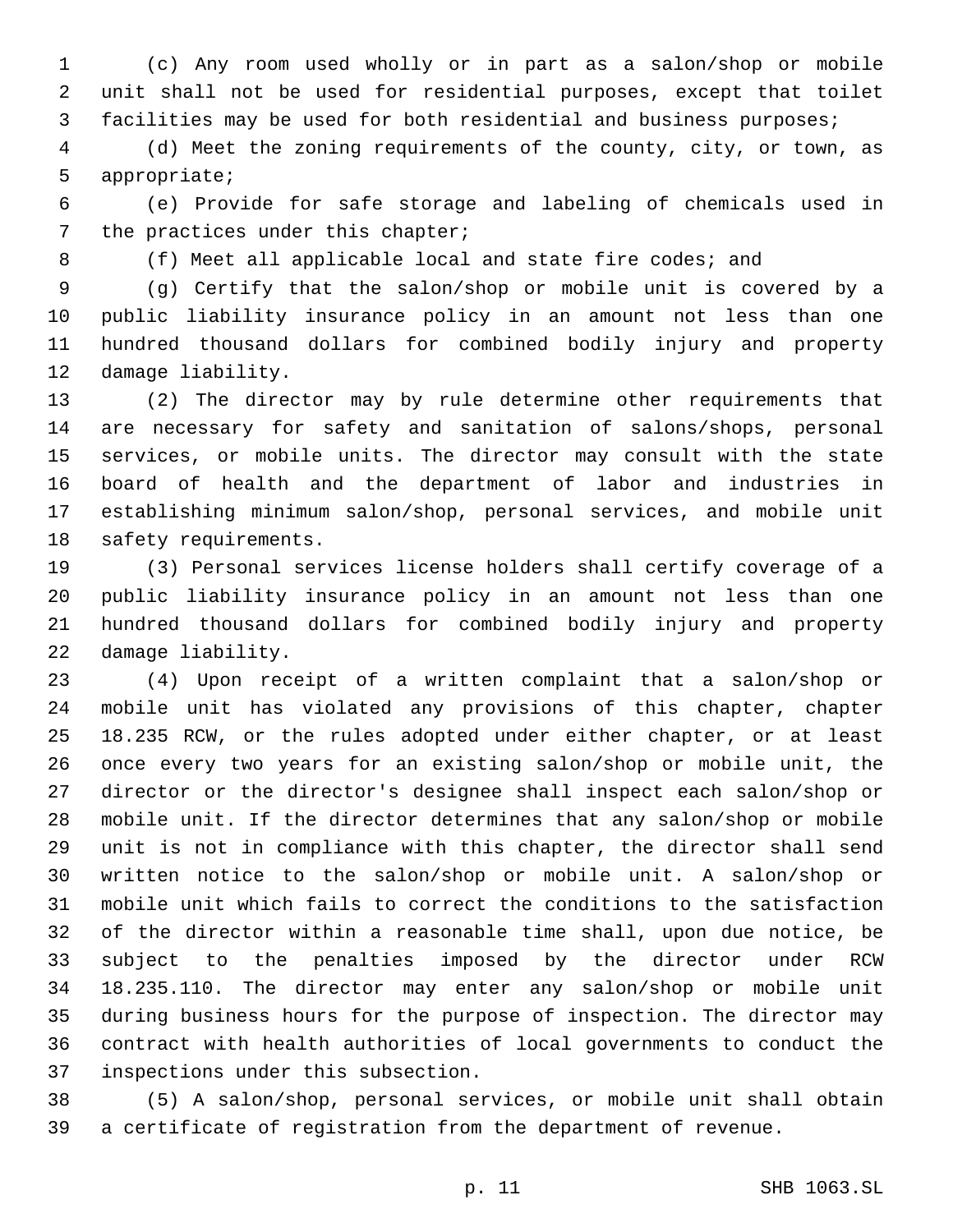(6) This section does not prohibit the use of motor homes as mobile units if the motor home meets the health and safety standards 3 of this section.

 (7) Salon/shop or mobile unit licenses issued by the department must be posted in the salon/shop or mobile unit's reception area.

 (8) Cosmetology, hair design, barbering, esthetics, master esthetics, and manicuring licenses issued by the department must be 8 posted at the licensed person's work station.

 **Sec. 8.** RCW 18.16.180 and 2013 c 187 s 8 are each amended to 10 read as follows:

 (1) The director shall prepare and provide to all licensed salons/shops a notice to consumers. At a minimum, the notice shall 13 state that cosmetology, hair design, barber, esthetics, master esthetics, and manicure salons/shops are required to be licensed, that salons/shops are required to maintain minimum safety and sanitation standards, that customer complaints regarding salons/shops may be reported to the department, and a telephone number and address 18 where complaints may be made.

 (2) An approved apprenticeship shop must post a notice to consumers in the reception area of the salon/shop stating that services may be provided by an apprentice. At a minimum, the notice must state: "This shop is a participant in a state-approved apprenticeship program. Apprentices in this program are in training 24 and have not yet received a license."

 **Sec. 9.** RCW 18.16.190 and 2013 c 187 s 9 are each amended to 26 read as follows:

 It is a violation of this chapter for any person to engage in the 28 commercial practice of cosmetology, hair design, barbering, esthetics, master esthetics, or manicuring, except in a licensed salon/shop or the home, office, or other location selected by the client for obtaining the services of a personal service operator, or with the appropriate individual license when delivering services to placebound clients. Placebound clients are defined as persons who are ill, disabled, or otherwise unable to travel to a salon/shop.

 **Sec. 10.** RCW 18.16.200 and 2013 c 187 s 10 are each amended to 36 read as follows: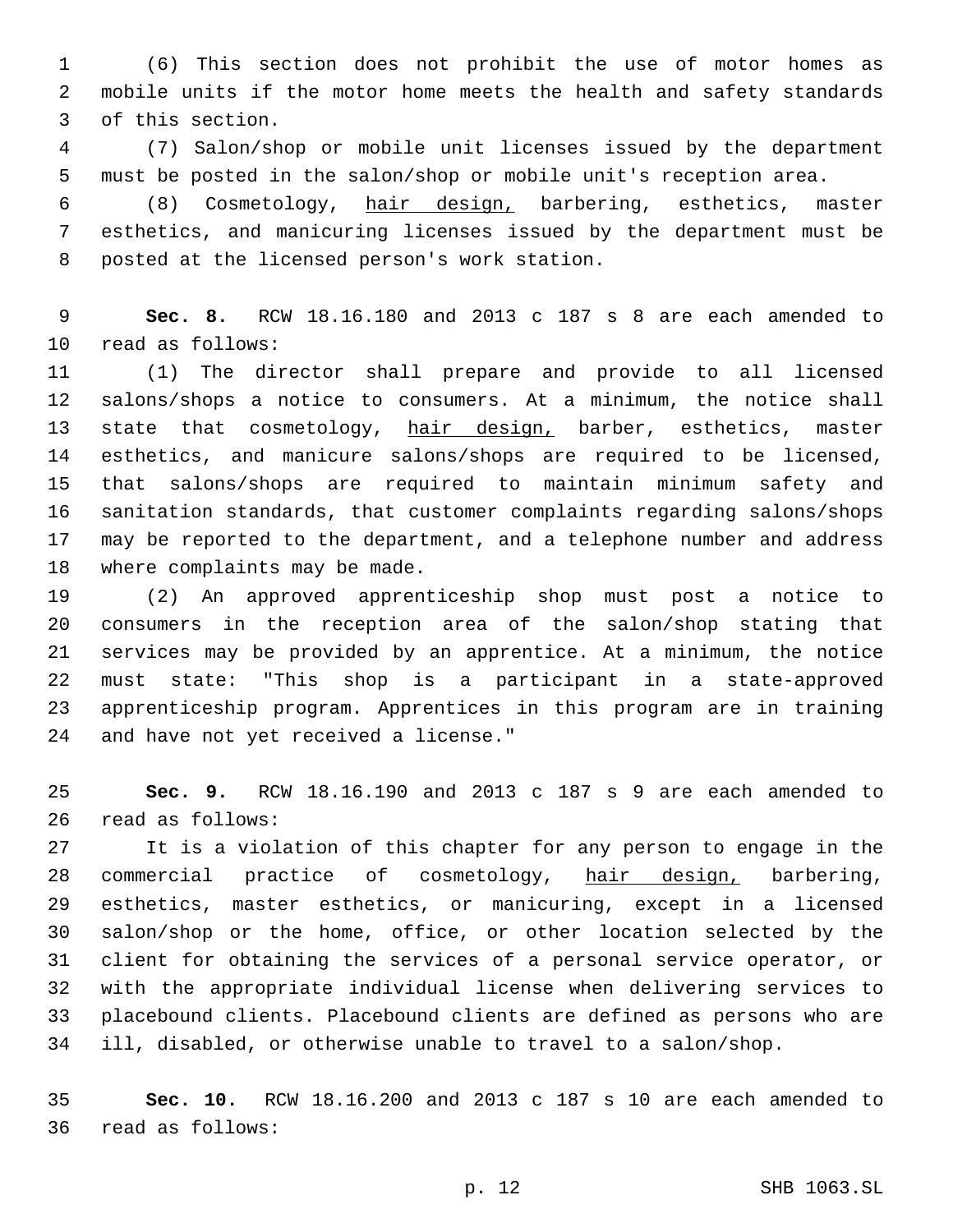In addition to the unprofessional conduct described in RCW 18.235.130, the director may take disciplinary action against any applicant or licensee under this chapter if the licensee or applicant:4

 (1) Has been found to have violated any provisions of chapter 19.86 RCW;6

 (2) Has engaged in a practice prohibited under RCW 18.16.060 without first obtaining, and maintaining in good standing, the 9 license required by this chapter;

10 (3) Has engaged in the commercial practice of cosmetology, hair 11 design, barbering, manicuring, esthetics, or master esthetics in a 12 school;

 (4) Has not provided a safe, sanitary, and good moral environment 14 for students in a school or the public;

(5) Has failed to display licenses required in this chapter; or

 (6) Has violated any provision of this chapter or any rule 17 adopted under it.

 **Sec. 11.** RCW 18.16.290 and 2013 c 187 s 12 are each amended to 19 read as follows:

 (1) If the holder of an individual license in good standing submits a written and notarized request that the licensee's 22 cosmetology, hair design, barber, manicurist, esthetician and master esthetician, or instructor license be placed on inactive status, together with a fee equivalent to that established by rule for a duplicate license, the department shall place the license on inactive status until the expiration date of the license. If the date of the request is no more than six months before the expiration date of the license, a request for a two-year extension of the inactive status, as provided under subsection (2) of this section, may be submitted at the same time as the request under this subsection.

 (2) If the holder of a license placed on inactive status under this section submits, by the expiration date of the license, a written and notarized request to extend that status for an additional two years, the department shall, without additional fee, extend the expiration date of: (a) The licensee's individual license; and (b) the inactive status for two years from the expiration date of the 37 license.